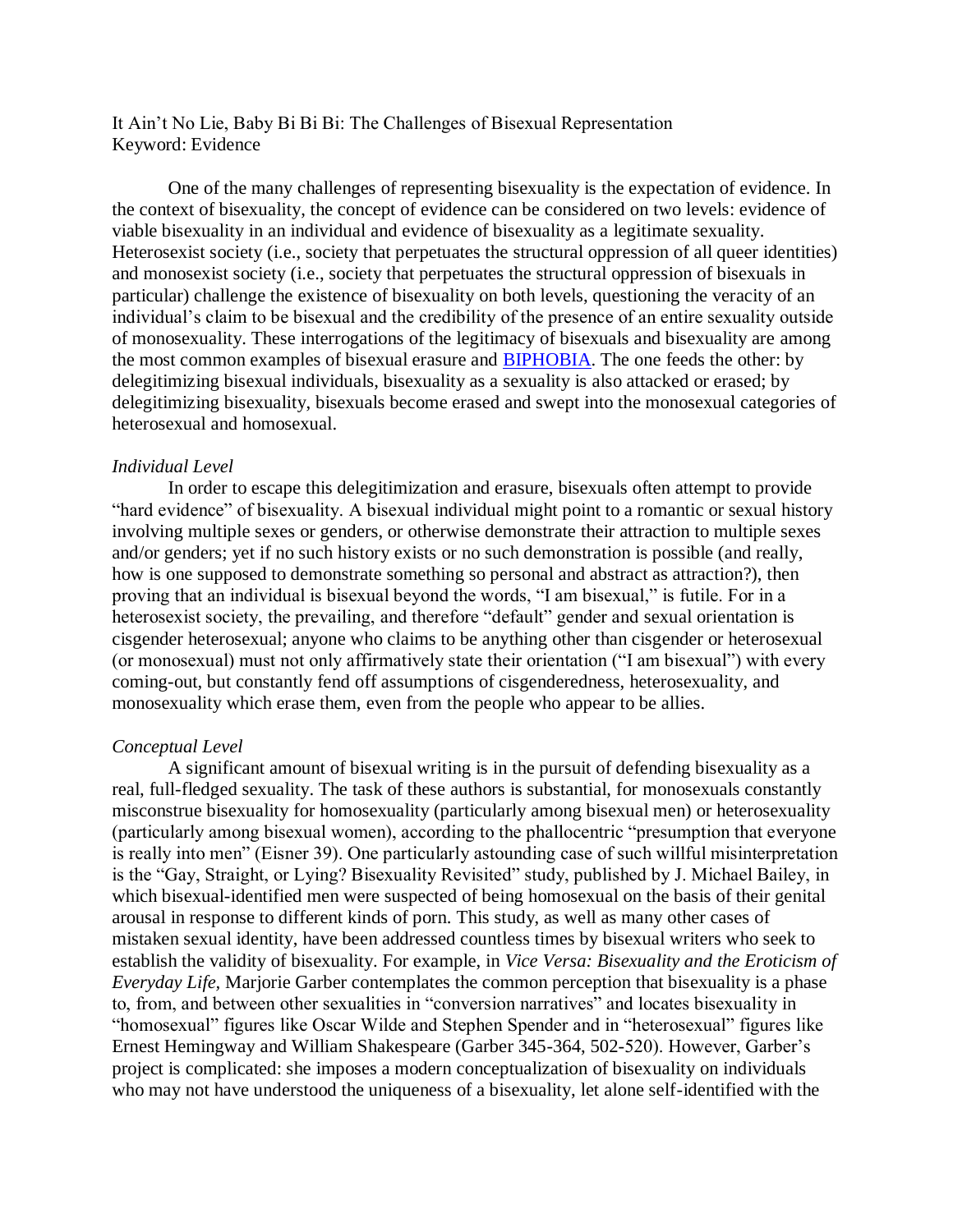term. Steven Angelides also employs an evidence-based approach in *A History of Bisexuality* by pointing to instances of bisexual erasure in psychology, sexology, and queer theory; this evidence supports his main argument that the methodology in queer theory and gay/lesbian history needs to be reshaped to recognize bisexuality as an equally important and marginalized identity (Angelides 1, 15).

Some bisexual writers have questioned the value of such a reflexive defense of bisexuality. In her introduction to *RePresenting Bisexualities*, Maria Pramaggiore wonders if the increasing amount of publications and focus in the media on bisexuality have made bisexuality more credible as a sexual identity, or if they have portrayed bisexuality as just another fad (Pramaggiore 1-2). In *Bi: Notes for a Bisexual Revolution,* Shiri Eisner reflects on the defensive behavior of bisexual activists who attempt to respond to every "myth" about bisexuality (e.g. "Bisexuality doesn't exist," or "Bisexuals are actually gay or actually straight") with evidence of bisexuality's prevalence and normalcy (Eisner 40). Instead of denying these myths to reassure monosexuals and potentially erasing the bisexuals who do not live within a normative bisexual identity, Eisner suggests that bisexuals should try to reveal the social structure of biphobia that underpin such damaging claims (43). Eisner is correct in her estimation of bisexual writing and activism as overly committed to proving the normalcy of bisexuality to monosexuals; yet their persistent defense and excess of evidence of bisexuality are understandable, given the privileged position of "evidence" in our culture.

Citable evidence is highly valued in many domains for its ethos; particularly in courts of law and in published research, evidence is required to make any argument worth considering. There even seems to be a correlation between the amount of evidence in support of a theory and the prestige of such a theory. Yet the empirical approach inherent in fields like psychology, sexology, and history, which have long controlled the conversation of sexuality, may have overstepped its boundaries by demanding proof of sexual identity.

As stated previously, bisexuals have a greater burden in "proving" their bisexuality in a monosexist society than homosexuals who are also questioned about their self-identification. However, this problematic treatment of bisexuals and bisexuality goes beyond a specific sexuality or identity and is more deeply rooted in our culture's collective understanding of sex, gender, and sexuality. Kenji Yoshino's seminal text, "The Epistemic Contract of Bisexual Erasure," asserts that bisexuality is "threatening to all monosexuals because it makes it impossible to prove a monosexual identity" (4). Logically, one cannot prove a negative, because one cannot have negative evidence; therefore, heterosexuals cannot prove that they do not experience same-sex or same-gender attraction and homosexuals cannot prove that they do not experience different-sex or different-gender attraction. This kind of doubt is not new to homosexuals whose attractions have long been dismissed by heterosexist society or "corrected" to fit the heterosexual norm through conversion therapy. As non-heterosexual identities become more visible and accepted, heterosexuals are also beginning to experience external (and possibly internal) doubts of their own sexualities; to preserve their privileged identity in the face of such doubt, heterosexuals perpetuate homophobia and biphobia with their insistence on "no homo."

Seeing as this shadow of doubt affects both monosexuals and bisexuals (though to different degrees), all of society would greatly benefit from the abolition of "identity interrogation"—or as I call it, the "evidence requirement" (i.e., the social demand for visible demonstration of any sexuality, especially when an individual's expressed gender does not correspond with their sexuality as prescribed)—for heterosexuals, homosexuals, and bisexuals alike. Following Yoshino's argument that bisexuality destabilizes monosexuality, one can